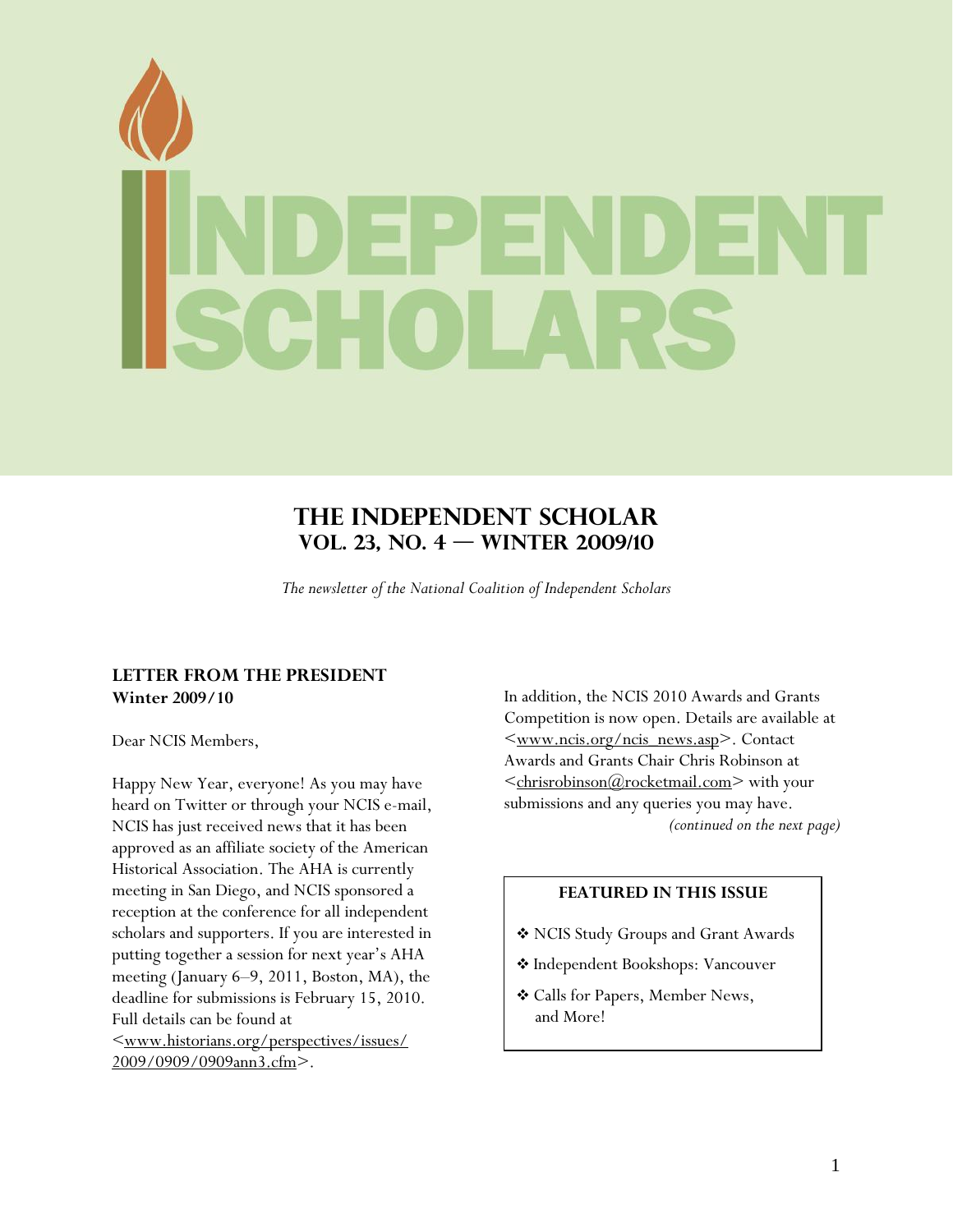#### <span id="page-1-0"></span>*(continued from previous page)*

NCIS still needs more volunteers to help keep the organization up and running smoothly. In particular, we need a volunteer co-moderator for the Google Groups and members to volunteer for the Grants and Awards Committee, and to do PR and outreach. Finally, consider joining tweeting with NCIS on Twitter. We tweet at http://twitter.com/NCISorg, posting information and news for ISs. Right now I'm the only one tweeting, but it would be great to have others join in and tweet under the NCIS name. If you're interested, please contact me directly.

All the best for a productive and happy 2010!  $\triangleleft$ 

—*Kendra Leonard, President*

More messages from the President are available through the NCIS mailing list on Google Groups. Visit <[http://groups.google.com/group/](http://groups.google.com/group/independentscholars/) [independentscholars/](http://groups.google.com/group/independentscholars/)> for more information on how to sign up for the mailing list.

*\*\*\*\*\*\*\** 

## **LETTER FROM THE EDITOR**

From this issue on, *TIS* will be available only as a PDF file on the NCIS Web site. I know that several members have expressed sorrow at seeing the print *TIS* come to an end, but I hope that you will continue to read the online issue for member news and updates, calls for papers, and articles written by your fellow independent scholars.

And that's the subject of this quick note—I'd love to see new articles for *TIS*! In particular, I'd like to hear about how technology helps you with your research and writing. What do you use to organize your work, or collaborate with others? Zotero for footnotes? Scrivener for outlines? If you're interested in reviewing a program that really works for you, just let me know. ❖

—*Shannon Granville* 

## **JOIN AN NCIS STUDY GROUP!**

Several online NCIS discipline-based study groups have formed over the summer, including Military Studies (Neil Dukas as chair at <meil@dukas.org>), American Studies (Susan Iwanisziw at  $\leq$ <u>siwanisziw</u> $(\omega)$ netzero.com>), Anthropological Studies (Maria Swora at  $\leq$ mswora@yahoo.com>), and Biographical Studies (Linda Coppens as temp. chair at  $\leq$ linda.coppens $\omega$ sbcglobal.net $\geq$ ). To join a group, please contact the chairs directly. Three groups with members still need chairs: Gender Studies, Religious Studies, and Non-Western Studies. If you wish to kick-start any of these groups, please contact Susan Iwanisziw (above).

Another group slated to appear is Creative Writing, which will be chaired by Harrison Solow. She can be reached directly at [<Harrison@solowtwo.com](mailto:Harrison@solowtwo.com)>, and she will post a notice when she is prepared to start. Several members have indicated interests in education, gardening, non-Western literature, and the like. If you wish to organize groups of any size in any field, please go ahead! Please check in with Susan Iwanisziw to update her on your progress.

\*\*\*\*\*

## **THE INDEPENDENT SCHOLAR TABLE OF CONTENTS**  Winter 2009/10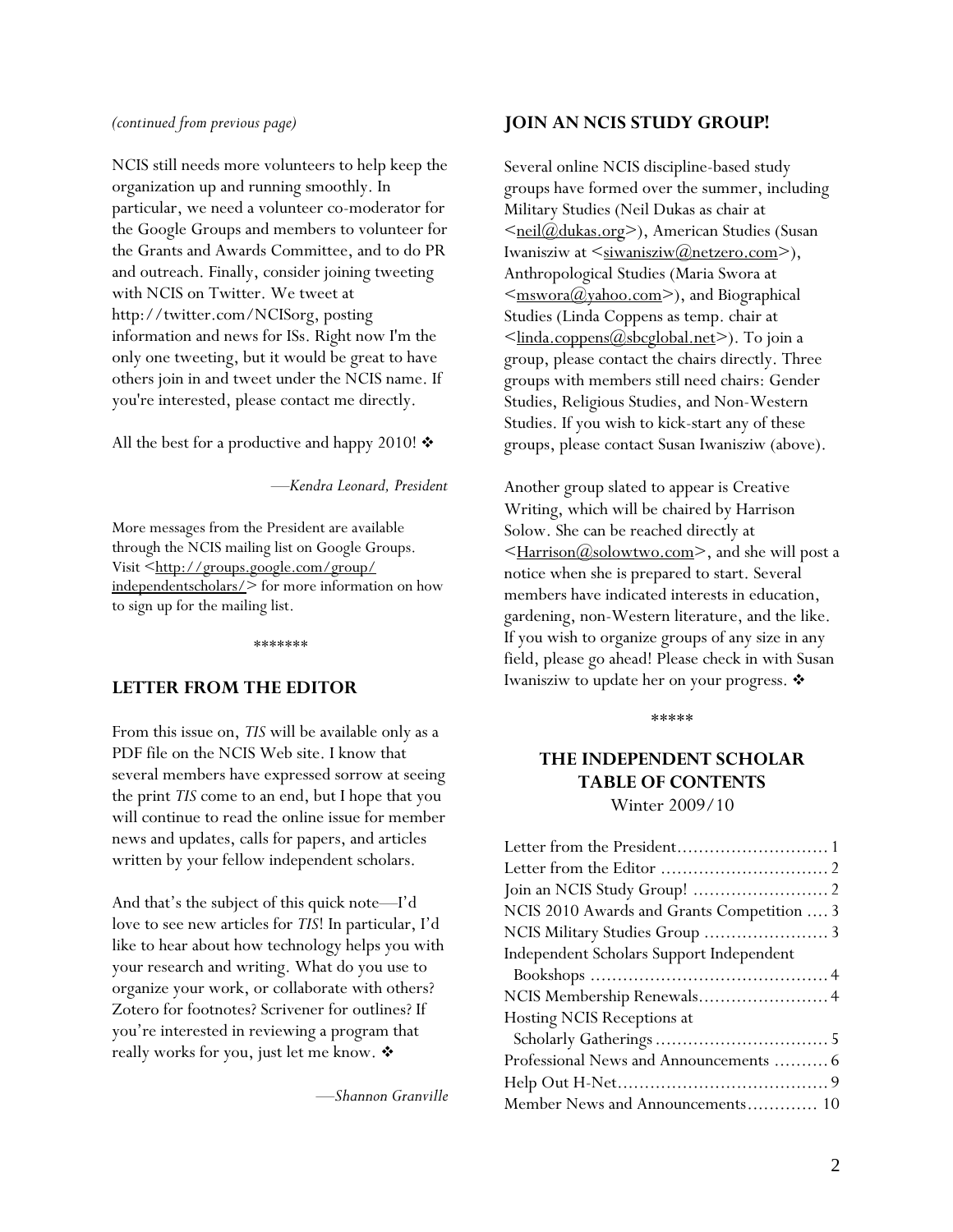## <span id="page-2-0"></span>**NCIS 2010 AWARDS AND GRANTS COMPETITION**

The 2010 Awards and Grants Competition is now open!

## *Prize for Best Scholarly Article*

The Eisenstein-DeLacy Award is awarded annually for the Best Scholarly Article by an NCIS member. Applicants should send an electronic copy of the article to be considered to Christopher Robinson, Chair of the Awards Committee, at [<chrisrobinson@rocketmail.com](mailto:chrisrobinson@rocketmail.com)>.

The deadline for submissions is *July 15, 2010*. Winners will be notified by *September 15, 2010*.

### *Research or Conference Travel Grants*

#### *The Yosef Wosk Grant*

This grant provides the winner with \$1000 to be used to further a scholarly project. It may be used for traveling to a research site, obtaining microfilm, or other such expenses incurred in the course of research and writing scholarly work. Applicants should send a c.v., proposal of project, and a budget to Christopher Robinson at [<chrisrobinson@rocketmail.com](mailto:chrisrobinson@rocketmail.com)>.

The deadline for submissions is *July 15, 2010*. Winners will be notified by *September 15, 2010*.

#### *The Taube Foundation for Jewish Life Prize*

This prize provides the winner with \$1,000 to be used to further a scholarly project; it need not be limited to Jewish life or topics. It may be used for traveling to a research site, obtaining microfilm, or other such expenses incurred in the course of research and writing scholarly work. Applicants should send a c.v., project proposal, and budget to Christopher Robinson at [<chrisrobinson@rocketmail.com](mailto:chrisrobinson@rocketmail.com)>.

## The deadline for submissions is *July 15, 2010*. Winners will be notified by *September 15, 2010*. *Conference Travel Grants*

Three Conference Travel Grants of \$200 each are available. These grants were established to encourage NCIS members to participate in the annual national meetings of their disciplinary societies (MLA, AHA, etc.). NCIS members who have had papers accepted for presentation at conferences in 2010 are eligible to apply. Applicants must submit a c.v., a copy of the abstract or paper that was accepted, and the official notification of acceptance from the conference's program chair/coordinator. Applicants may apply for conferences they have already attended in 2010 or for upcoming conferences that will take place in 2010.

The deadline for submissions is rolling. Send all application materials to Christopher Robinson at [<chrisrobinson@rocketmail.com](mailto:chrisrobinson@rocketmail.com)>.

\*\*\*\*\*\*

## **NCIS MILITARY STUDIES GROUP**

The NCIS Military Studies Group (MSG) invites any member interested in military history or peace and security issues to join our enthusiastic ranks. No commitment or obligation is required (other than membership in NCIS). There are presently 11 MSG members with diverse and fascinating fields of interest. The benefits of membership include critiques, proof-reading, exchanges of information about publication, library admissions, resources, scholarly conferences, events and so on (not to mention the camaraderie). For more information, contact Neil Dukas at neil@dukas.org.  $\clubsuit$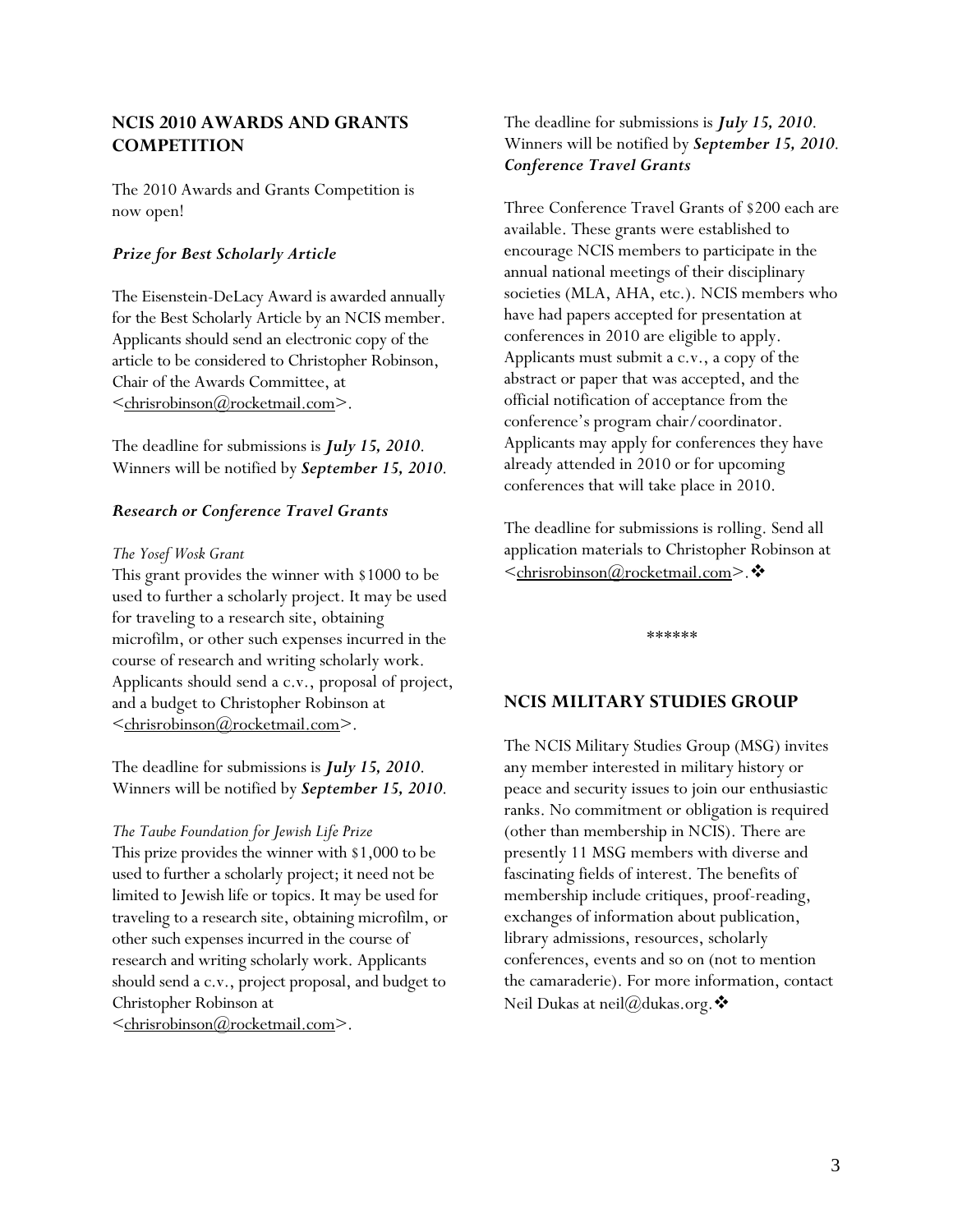## <span id="page-3-0"></span>**INDEPENDENT SCHOLARS SUPPORT INDEPENDENT BOOKSHOPS**

*Good as it is to inherit a library, it is better to collect one.* 

*–* Augustine Birrell (1850–1933), "Book Buying,"  *Obiter Dicta* (1888)

#### VANCOUVER

The 2010 Winter Olympics are coming up this February in Vancouver, British Columbia, Canada. While visitors to the city during the Olympic and Paralympic Games are likely to have slightly higher priorities for their visit than stopping at a bookshop or two, visiting independent scholars will find no shortage of tempting independent bookshops in Vancouver and its surrounding area.

*White Dwarf Books* (3715 West Tenth Avenue, Vancouver, BC V6R 2G5) bills itself as "Western Canada's fantasy and science fiction specialty bookstore." Every quarter, the store provides a catalogue of new releases, with a wide selection of the most notable forthcoming titles. Its nearby partner, *Dead Write Books* (4333 West Tenth Avenue, Vancouver, BC V6R 2H6), has a broad range of crime and mystery books, particularly featuring publications by Canadian authors and hard-to-find British titles. More information about these two stores and their author events is available at <[http://www.deadwrite.com>](http://www.deadwrite.com/).

In the Granville Island shopping district, *Blackberry Books* (1666 Johnston Street, Net Loft Building, Granville Island, Vancouver, BC V6H 3S2) has been in its current location for the past 30 years. It has a frequent buyer program that provides points redeemable for gift certificates for every dollar spent in the store. More information about store hours and shop events is available at  $\frac{\text{th}}{\text{t}}$ ://www.bbooks.ca/>.

Sadly, one of Vancouver's oldest independent bookshops is closing after more than 50 years of

#### business. *Duthie Books Fourth Avenue*

(<[http://www.duthiebooks.com/>](http://www.duthiebooks.com/)) announced that it will be closing its doors in early 2010, ending several decades of local, family-owned operation. Duthie Books' closure is an unfortunate reminder of the importance of supporting independent bookstores whenever possible.

*– Shannon Granville* 

Previous articles in this column have looked at independent bookstores in London, Washington DC, Toronto, Philadelphia, and Chicago.

Are you interested in sharing information about your favorite independent bookshops with your fellow independent scholars? *TIS* invites you to e-mail  $\leq$ [slgranville@gmail.com>](mailto:slgranville@gmail.com) with a short description (preferably between 250 and 500 words) with your selections for independent bookshops that you think are especially worthy of note. Be sure to provide information about the location and the contents, and explain what makes the shop stand out to you. Submissions will be included in forthcoming *TIS* issues*.*

\*\*\*\*\*\*\*

#### **NCIS MEMBERSHIP RENEWALS**

NCIS is now accepting membership renewals for the calendar year 2010. Go to the website, www.ncis.org. Click on "Member Sign In," then select the tab labeled "2010 Membership Renewal." Membership fees are now processed electronically. Payment may be made by any major credit card, debit card, eCheck or transferring funds directly from your bank account. Although the transaction is processed by PayPal, a PayPal account is not required. The deadline for renewal is *February 15, 2010*, but you'll earn yourself a gold star if you renew early. And don't forget, optional donations are welcome! For more information, contact Membership Chair Neil Dukas at  $\leq$ nbdncis $\omega$ gmail.com>.  $\cdot$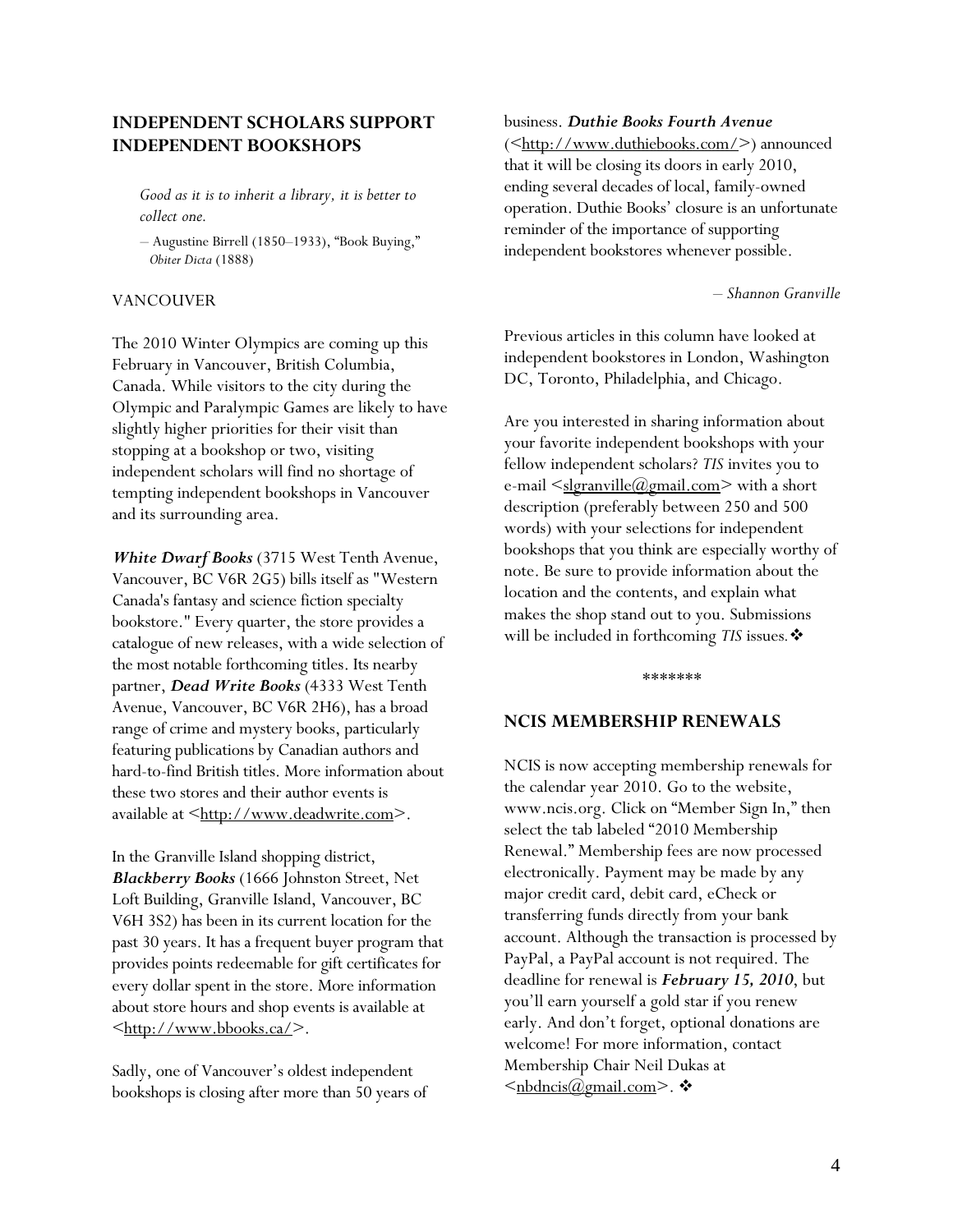## <span id="page-4-0"></span>**HOSTING NCIS RECEPTIONS AT SCHOLARLY GATHERINGS**

For those of you investigating hosting receptions for independent scholars at future meetings of the Modern Language Association, American Historical Association, Kalamazoo, and other major conferences, please note the following:

- NCIS will provide up to \$150 for reception
- Please submit all receipts up to this amount to Kati ([<katalin100@gmail.com](mailto:katalin100@gmail.com)>) no later than 30 days following the meeting for reimbursement
- Please send the board a follow-up report as to the date, time, and location of the reception; how many NCIS members were present; and how many non-NCIS members were present. Please also let us know how you publicized the reception (in the meeting program, through disciplinary or H-Net electronic mailing lists, on a meeting bulletin board, etc.).
- Please contact Kati if you need more brochures to distribute at these receptions or at the meetings in general
- at the meetings in general part of the *Paula Barnes*<br>Please contact Kendra Leonard and a May 10 May 10 May 10 May 10 May 10 May 10 May 10 May 10 May 10 May 10 May 10 May 10 May 10 May 10 May 10 May 10 May 10 May 10 May 10  $(\leq$ kendraprestonleonard $(\mathcal{Q}_{\text{gmail.com}})$  if you have any questions.

*Kathleen Carlton Johnson* These receptions will be very helpful to promote NCIS, help our members meet one another, and encourage independent scholars to attend their disciplinary meetings. ❖

*Rose Marie Varga* Are you interested in submitting an article to *TIS*? If so, please e-mail a brief description of the article and a proposed length to  $\leq$ slgranville@gmail.com>. The submission deadline for the Spring 2009 issue is February 15—however, articles submitted for publication in a later issue are more than welcome.

## **NATIONAL COALITION OF INDEPENDENT SCHOLARS OFFICERS**

**Kendra Leonard,** *President*  $\leq$ kendraprestonleonard@gmail.com $>$ 

**Susan B. Iwanisziw,** *Vice President*   $\leq$ siwanisziw $@$ netzero.com $>$ 

costs **Katalin Kádár Lynn,** *Secretary and*   $\leq$ katalin100@gmail.com>

**William Atkinson,** *Treasurer*

### *TIS* **EDITORIAL STAFF**

**Shannon Granville,** *TIS Editor*  $\leq$ slgranville@gmail.com>

**David Sonenschein,** *Book Review Editor*  $\leq$ dsncis $\omega$ gmail.com>

#### **NCIS BOARD MEMBERS**

*Neil Dukas Shannon Granville (ex officio) Susan Iwanisziw Catarina Krizancic Katalin Kadar Lynn Shana Penn Harrison Solow David Sonenschein (ex officio)*

Looking for previous issues of *The Independent Scholar*? The officers and editorial staff are working to make back issues of *TIS* available for members on the NCIS Web site at  $\langle www.ncis.org \rangle$ .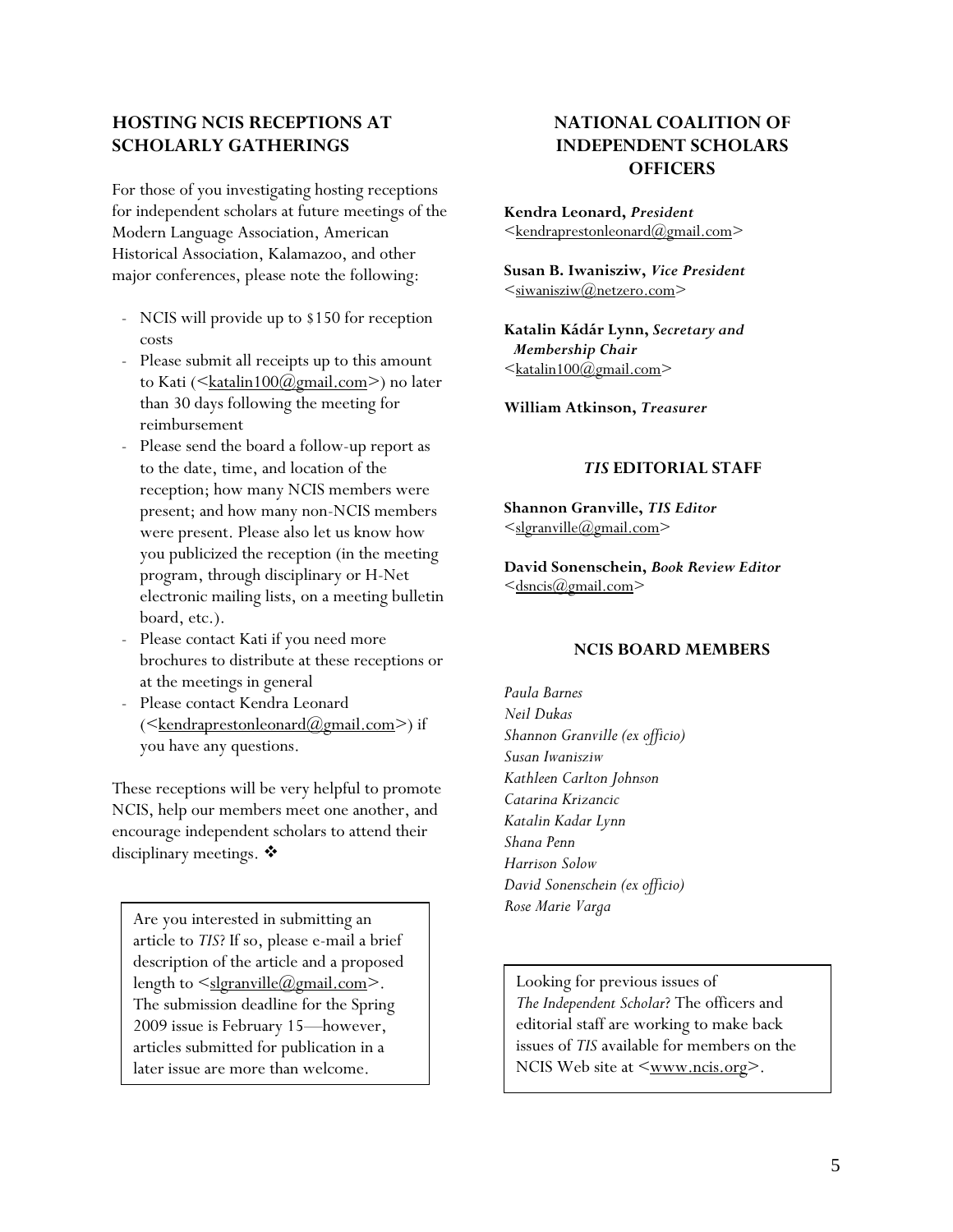## **PROFESSIONAL NEWS AND ANNOUNCEMENTS**

#### <span id="page-5-0"></span>**CALLS FOR CONFERENCE PAPERS**

The Task of the Curator: Translation, Intervention, and Innovation in Exhibitionary Practice May 14, 2010 Santa Cruz, CA

Museum and Curatorial Studies (MACS) at UC-Santa Cruz brings together museum professionals and scholars from a variety of disciplines to study the poetics and politics of display. We are hosting a number of events related to the 2009–2010 research theme: "Critical Curations."

On May 14, 2010, "The Task of the Curator" will explore the roles of curators in relation to how objects are displayed in museums and galleries, considering various disciplinary and professional perspectives. The title, inspired by Walter Benjamin's theories of translation, brings attention to the often overlooked or naturalized labor of curators, which involves subtle but nonetheless transformative acts of framing and poetic interpretation. Possible topics include:

- Exhibition as Translation
- Feminist/Queer Curating
- Radical Curating, Curatorial Interventions
- Marxist Museology, Archival Anarchy
- Para-Sites: Exhibiting in Alternative Spaces
- New Media & Display Practices
- Curating and Authorship
- Curatorial Mistakes
- Exhibitions & Pedagogy

A PDF file of the call for papers and updated information on the conference can be found at [<http://macs.ucsc.edu/conferences.html](http://macs.ucsc.edu/conferences.html)>. Please send a 350- to 500-word abstract and a c.v. to  $\leq$ <u>macs( $\omega$ ucsc.edu</u>> by *February 5, 2010*. Final drafts will be due *April 23, 2010*.

Society for Utopian Studies 35th Annual Meeting Civil Rights, Social Justice, and the Midwest October 28–31, 2010 Milwaukee, Wisconsin

Milwaukee in the 1960s and 1970s was a key site for civil rights marches, particularly around the open housing movement. From 1897 through much of the 20th century, the city was governed by a succession of socialist mayors, elected on their platform of practical "sewer socialism." Wisconsin and its Midwestern neighbors have long been home to experiments in intentional community.

We encourage papers, panels, presentations, and performances on literary, political, social, and architectural aspects of the civil rights struggle, intentional communities, and practical socialism with a Midwestern focus for the 2010 conference. We also welcome papers on other aspects of the utopian tradition, from the earliest utopian visions to the utopian speculations and yearnings of the 21st century, including art, architecture, urban and rural planning, literary utopias, dystopian writings, utopian political activism, theories of utopian spaces and ontologies, music, new media, or intentional communities.

Please send a 100- to 250-word abstract to Brian Greenspan, Department of English, 1812 Dunton Tower, Carleton University, 1125 Colonel By Drive, Ottawa, ON, Canada K1S 5B6, or e-mail  $\leq$ brian\_greenspan $@$ carleton.ca> (please put "sus submission" in the subject line) by *June 1, 2010*. When submitting an abstract, please indicate any scheduling restrictions, audiovisual needs (overhead projector; DVD/VHS player), special needs, or a need for a written letter of acceptance of the proposal.

\*\*\*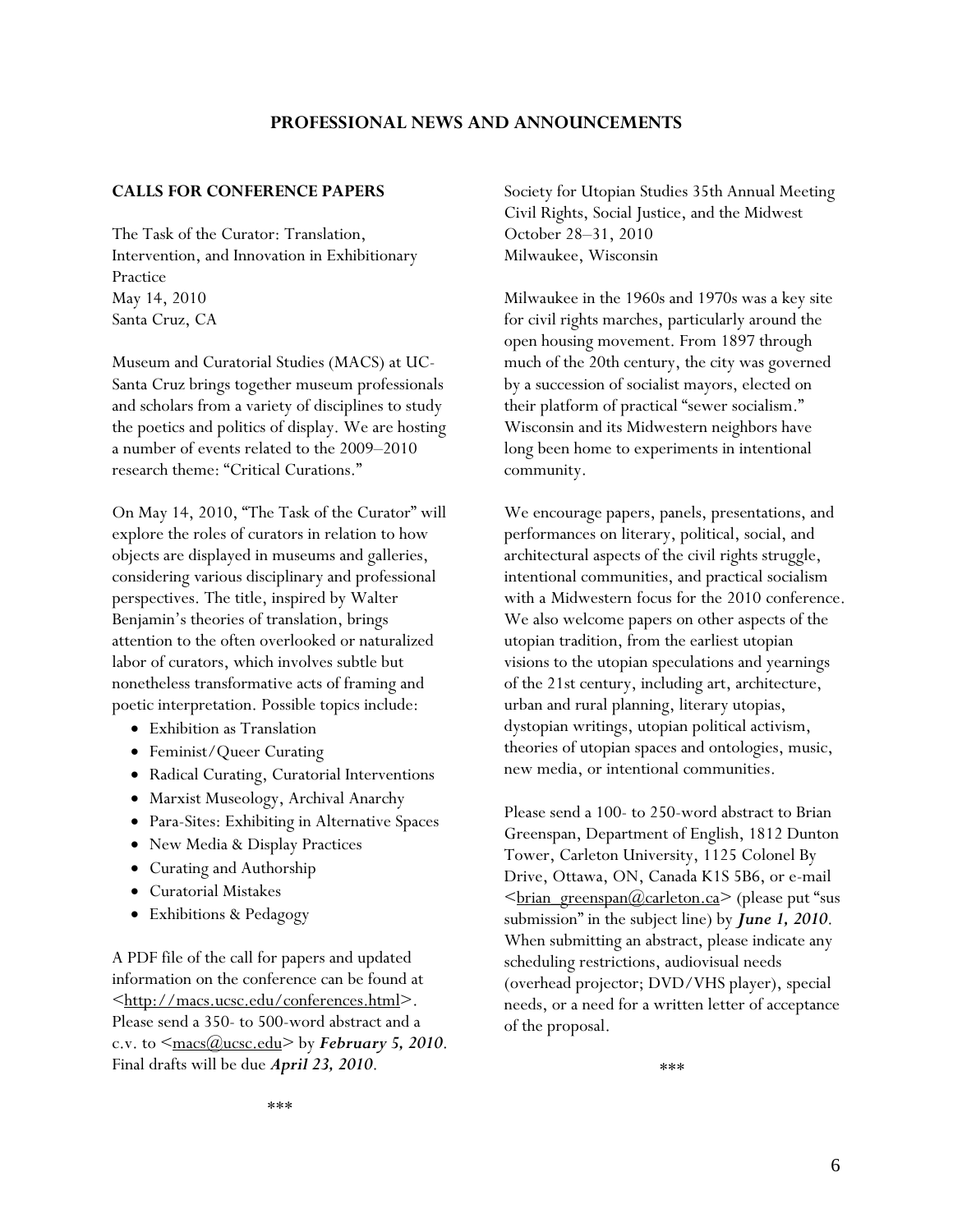75 Years of Penguin Books: An International Multidisciplinary Conference June 29–July 1, 2010 Bristol, United Kingdom

In 2010, Penguin Books will be 75 years old and Puffin Books will be 70 years old. The International Penguin Conference, organized by the Penguin Archive Research Project, commemorates the occasion of these two anniversaries and celebrates the achievements of what is arguably one of the most distinctive and significant publishing houses of the 20th century and beyond.

The conference will take place at the University of Bristol. Keynote speakers include Professor Sir David Cannadine, Professor Simon Eliot, Professor Kim Reynolds, and Professor Sir Christopher Ricks.

The conference is organized by the Arts and Humanities Research Council–funded Penguin Archive Project, and will seek to cover the diversity of Penguin's publication history. For more information about conference registration, presentation, travel, and accessibility, please visit [<www.bristol.ac.uk/penguinarchiveproject>](http://www.bristol.ac.uk/penguinarchiveproject) Call for papers deadline: *February 1, 2010* Registration date: *March 26, 2010*

\*\*\*\*\*

## **CALLS FOR JOURNAL PAPERS AND SPECIAL CONTRIBUTIONS**

*Spectrum* Literary Magazine [<spectrum.ccs.ucsb@gmail.com>](mailto:spectrum.ccs.ucsb@gmail.com)

*Spectrum* is an annual journal of art and literature published by UC Santa Barbara's College of Creative Studies. Founded in 1957, it is the longest-standing literary magazine in the UC system. We accept art, poetry, fiction, and nonfiction works from everyone, regardless of age or school affiliation. Art can be either black and white or in color. Any form of poetry and

any genre of fiction is allowed; nonfiction works can be interviews, personal essays, and creative or scholarly essays. We do not follow themes and no subject will be censored.

For more information on submissions, please visit the journal Web site at  $\leq_{\text{www.ccs.ucsb.edu/}}$  $\leq_{\text{www.ccs.ucsb.edu/}}$  $\leq_{\text{www.ccs.ucsb.edu/}}$ [spectrum/submissions.html](http://www.ccs.ucsb.edu/%0Bspectrum/submissions.html)>. Please submit work for consideration by *February 12, 2010.* 

\*\*\*

#### *British Identities Since 1707*

A new book series on *British Identities since 1707* published by Peter Lang seeks proposals for monographs and edited collections. This book series seeks to encourage exploration of identities of place in the British Isles since the early eighteenth century, including intersections between competing and complementary identities such as region and nation. The series also advances discussion of other identities such as class, gender, religion, politics, ethnicity and culture when these are geographically located and positioned. While the series is historical, it welcomes cross- and interdisciplinary approaches to the study of British identities.

*British Identities since 1707* examines the unity and diversity of the British Isles, developing consideration of the multiplicity of negotiations that have taken place in such a multinational and multiethnic group of islands. It will include discussions of nationalism(s), of Britishness, Englishness, Scottishness, Welshness and Irishness, as well as "regional" identities such as Cornishness and Yorkshireness. The series will also include relations with continental Europe and with the United States, with ethnic and immigrant identities and with other forms of identity associated with the British Isles as place. The editors are interested in publishing books relating to the wider British world, including current and former parts of the British Empire and the Commonwealth, and places such as Gibraltar and the Falkland Islands and the smaller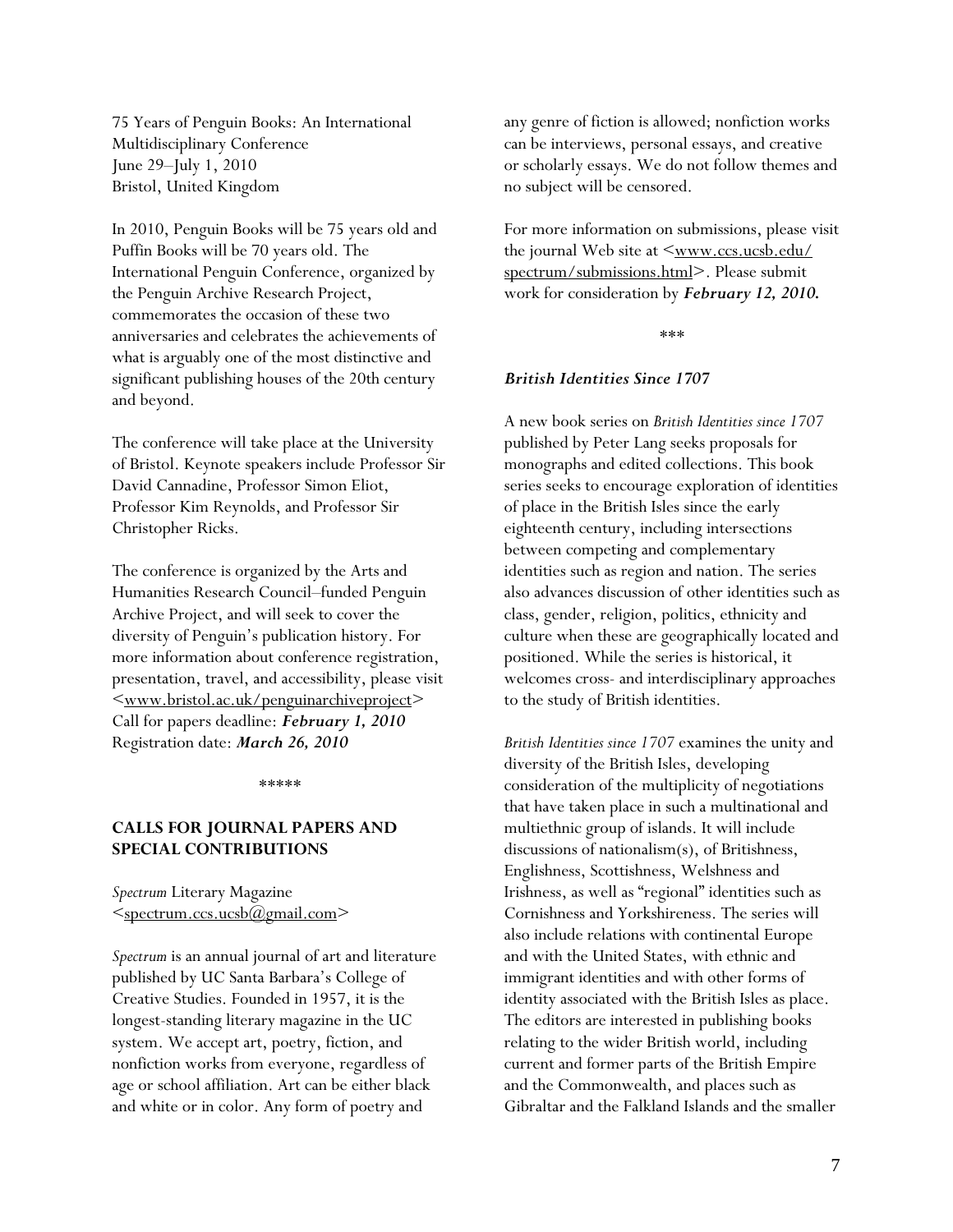islands of the British archipelago, including the Isle of Man and the Channel Islands. *British Identities since 1707* reinforces the consideration of history, culture and politics as richly diverse across and within the borders of the British Isles.

Proposals are invited for monographs and edited collections, including those that arise from relevant conferences. See <[www.peterlang.net](http://www.peterlang.net/)> for more information.

Professor Paul Ward Department of History University of Huddersfield [<paul.ward@hud.ac.uk>](mailto:paul.ward@hud.ac.uk)

Professor Richard Finlay Department of History University of Strathclyde  $\leq$ richard.finlay@strath.ac.uk>

\*\*\*\*\*

#### **FUNDING AND AWARDS**

## *New York University's Center for the United States and the Cold War*

New York University's Center for the United States and the Cold War is pleased to announce that it will be offering a postdoctoral fellowship as well as several travel grants for the 2010–2011 academic year. The Center supports research on the Cold War at home and the ways in which this ideological and geopolitical conflict with the Soviet Union affected American politics, culture, and society. We are particularly interested in proposals that deal with the impact that the Cold War had on the U.S. political economy, the national security state, civil rights, civil liberties, labor relations, and gender relations. The Center also looks forward to supporting projects that relate foreign policy to domestic politics and those that see the central issue as U.S. response to revolutionary nationalism and decolonization in Asia, Latin America, and Africa.

The application deadline is *February 15, 2010*. To apply, please send the following information to Zuzanna Kobrzynski at [<zk3@nyu.edu>](mailto:zk3@nyu.edu).

- 1. Curriculum vitae
- 2. Short project description (five page maximum)
- 3. Statement describing the relevance of the collections of the Tamiment Library to the project
- 4. Two letters of recommendation
- 5. Writing sample (15-page maximum)

The postdoctoral fellowship is designed for junior scholars who have received the Ph.D. within the past five years. Travel grants are open to all.

Stipends for postdoctoral fellows will be \$40,000; travel grants are \$2,000 per month. One-semester fellowships may be offered at half of the above stipends. Health insurance is also available. Office space will be provided and all fellows will have a formal affiliation with New York University. For more information, applicants are encouraged to contact Zuzanna Kobrzynski at <<u>zk3@nyu.edu</u>>.

\*\*\*

*East-West Center Visiting Fellowships*  East-West Center Honolulu, Hawaii

East-West Center (EWC) Visiting Fellowships program enables scholars to undertake research and publication during the academic year 2009– 2010 in collaboration with EWC staff on an independent research project related to one of the four Research Program Study areas: Politics, Governance and Security; Economics; Population and Health; and Environmental Change, Vulnerability and Governance. Projects may also be coordinated on a specific research theme.

The East-West Center seeks scholars of high accomplishment and promise whose research and presence will contribute creatively to the development of its research areas and to the Asia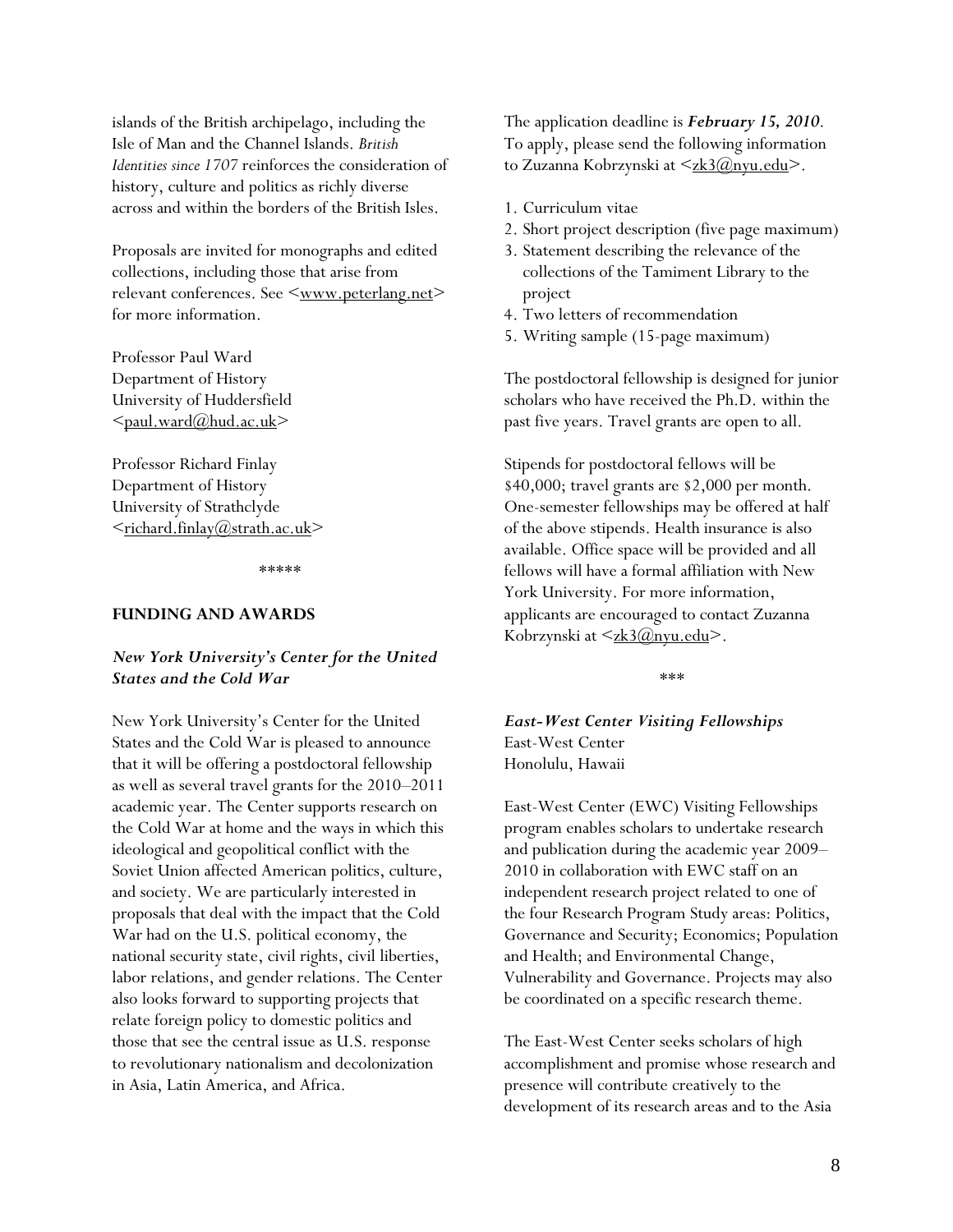<span id="page-8-0"></span>Pacific region. Applicants must have a PhD or equivalent. Preference will be given to applicants that have both strong conceptual background and demonstrated accomplishments in policy research, and to proposals that are innovative and suggest new ways of addressing the challenges that the region faces. Preference is given to applicants who have not previously held an East-West Center fellowship. Fellowships are typically awarded for between two and five months. Non-Hawaii residents may receive one round-trip economical airfare between their home base and Honolulu. Cost-sharing fellowships are welcome.

Applicants must be citizens or legal permanent residents of an Asian or Pacific country or of the United States. Non-American award recipients must meet all Exchange Visitor (J-1) visa regulations. Applicants must submit the Center's required application materials and a research proposal (12 double-spaced page maximum) by *July 31, 2010*. Applicants who can provide some of the cost of the fellowship should indicate what costs they are able to cover.

For detailed information, see [<www.eastwestcenter.org/research/visiting](http://www.eastwestcenter.org/research/visiting-fellow-programs/visiting-fellowships/)[fellow-programs/visiting-fellowships/](http://www.eastwestcenter.org/research/visiting-fellow-programs/visiting-fellowships/)>.

Applications should be sent to: Director, Research Program East-West Center 1601 East-West Road Honolulu, Hawai'i 96848-1601 USA Fax: 1-808-944-7399 [<fellowships@EastWestCenter.org>](mailto:fellowships@EastWestCenter.org)

\*\*\*\*\*

#### **WEB SITES OF INTEREST**

## *Introducing loc.gov: Orientation and Research Strategies*

The Library of Congress, the United States' oldest federal cultural institution and largest library in the world, contains more than 134 million books, recordings, photographs and prints, maps, music items, and manuscripts. Collected in more than 470 languages, the materials range from rare cuneiform tablets to born digital materials. Through its Web site at  $\langle www.loc.gov\rangle$ , the Library makes available its resources, services, and more than 15 million items in American history and culture.

The Digital Reference Section conducts a free, one-hour interactive orientation monthly from 11 a.m. to noon (EST) via Web conference. Upcoming 2010 dates are March 10, April 14, May 12, and June 9. To register, use the Participant Registration Form at [<www.loc.gov/rr/program/](http://www.loc.gov/rr/program/%0Borientation_form.php) [orientation\\_form.php>](http://www.loc.gov/rr/program/%0Borientation_form.php).

\*\*\*\*\*\*\*

#### **HELP OUT H-NET**

H-Net is one of the Internet's premier online humanities and social sciences databases, known for its job board, calls for papers, and scholarly mailing list services. To keep H-Net free from advertising or subscription-based access, the site is run entirely by volunteers and is supported by grants, payments for job board postings, and user donations.

Like many nonprofit groups, H-Net has been hit hard by the state of the economy in the past year. With universities and academic groups canceling job searches, and with low donation rates, H-Net is making a rare plea for donations to continue to provide services to the scholarly community.

H-Net is a tax-exempt nonprofit organization under Section 501(c)3 of the U.S. Internal Revenue Service Code. Donations to H-Net by U.S. taxpayers are tax-deductible; taxpayers in other countries may receive favorable tax treatment, depending on filing status. Visit  $\leq$ <u>www.h-net.org</u>> for more information.  $\clubsuit$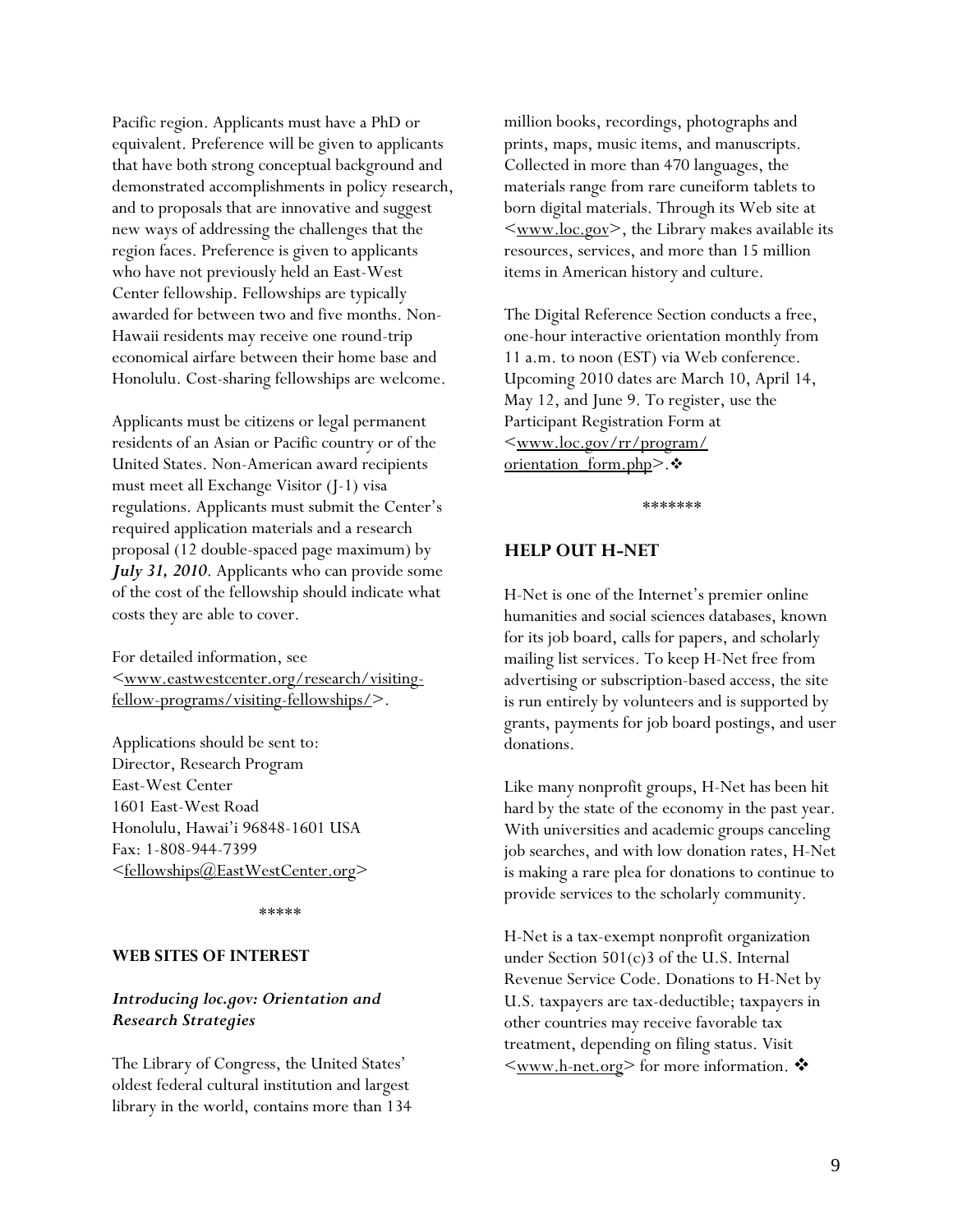## **MEMBER NEWS AND ANNOUNCEMENTS**

<span id="page-9-0"></span>Have you recently changed your e-mail or postal address? Have you published a book or article, won a grant or fellowship, or have other news that you would like to share with your fellow NCIS members? Send it to  $\leq$ slgranville( $\omega$ gmail.com $\geq$  for publication in our Member News and Announcements section.

## **New Member Awards**

Mahala Yates Stripling received a fellowship/residency at the Yaddo Corporation, Saratoga Springs, NY, in the spring of 2009, joining an international community of creative artists from all over the world.

## **New Presentations and Publications**

Janet I. Wasserman has completed "Picturing Winterreise: Franz Schubert's Song Cycle in Art," a project that is available at the Web site of the Schubert Society of the USA at  $\leq_{\text{www.schubertsocietyusa.org}}$ .

Malaha Yates Stripling had an article published that was a paper she delivered at CCTE in 2006: "Ken Kesey's One Flew Over the Cuckoo's Nest," *Teaching American Literature: A Journal of Theory and Practice* 3:1 (Summer 2009): 66–73. On January 13, 2010, she will be the Academics Day Lecturer in the Rotunda, TCC-South, Fort Worth, TX, to talk about her recent trip to San Giorgio Maggiore, a monastery across the lagoon from Venice, Italy, and present a sneak preview of the World Premiere of "Diary of an Infidel," a play about Richard Selzer's 1982 6-week long stay in the monastery where he was a refuge from the many concerns of his life. Dr. Stripling is writing Richard Selzer's biography; the first volume is to be due out in 2010–11.

Racheline Maltese will be presenting a paper entitled "A Tangible Reality of Absence: Fan Communities and the Mourning of Fictional Characters" in July at The University of Bristol (UK) for their conference, Desiring the Text, Touching the Past: Towards An Erotics of Reception. The CFP for the conference is available at < [www.bristol.ac.uk/arts/birtha/centres/institute/desiringthetext.html](http://www.bristol.ac.uk/arts/birtha/centres/institute/desiringthetext.html)>.

Diana Stirling wrote a chapter for the book Learners in a Changing Learning Landscape, published by Springer in 2008. The editors were Jan Visser and Muriel Visser-Valfrey. More detailed information about the process of creating the book is available at  $\leq_{\text{www.learnland.org}}$ .

Greg Steinke attended the Society of Composers Region V Conference at Clarke College in Dubuque, IA, October 8-10, 2009. He presented the paper "Too Many Musicians—Too Many Notes" and performed three movements from his Santa Fe Trail Echoes (based on Photos of Joan Myers) for Solo Cello by cellist Cary Bostian. On October 22-23, he attended the College Music Society national conference in Portland, OR, to present lecture/demo: Mother Earth-A Native American View.

Thomas L. Snyder reports that his article "Navy Support to Civilian Authorities in the 1918 Influenza Epidemic: History's Lessons and Recommendations for Future Work" was accepted for publication and will appear in *Military Medicine* 174, 11:1, 2009. Tom goes on to say that The Society for the History of Navy Medicine, which he co-founded in 2006 and serves as Executive Director, mounted its Third Annual Meeting and Papers Session this year in conjunction with the annual meeting of the American Association for the History of Medicine at Cleveland. His ongoing project is the history of the first naval hospital on the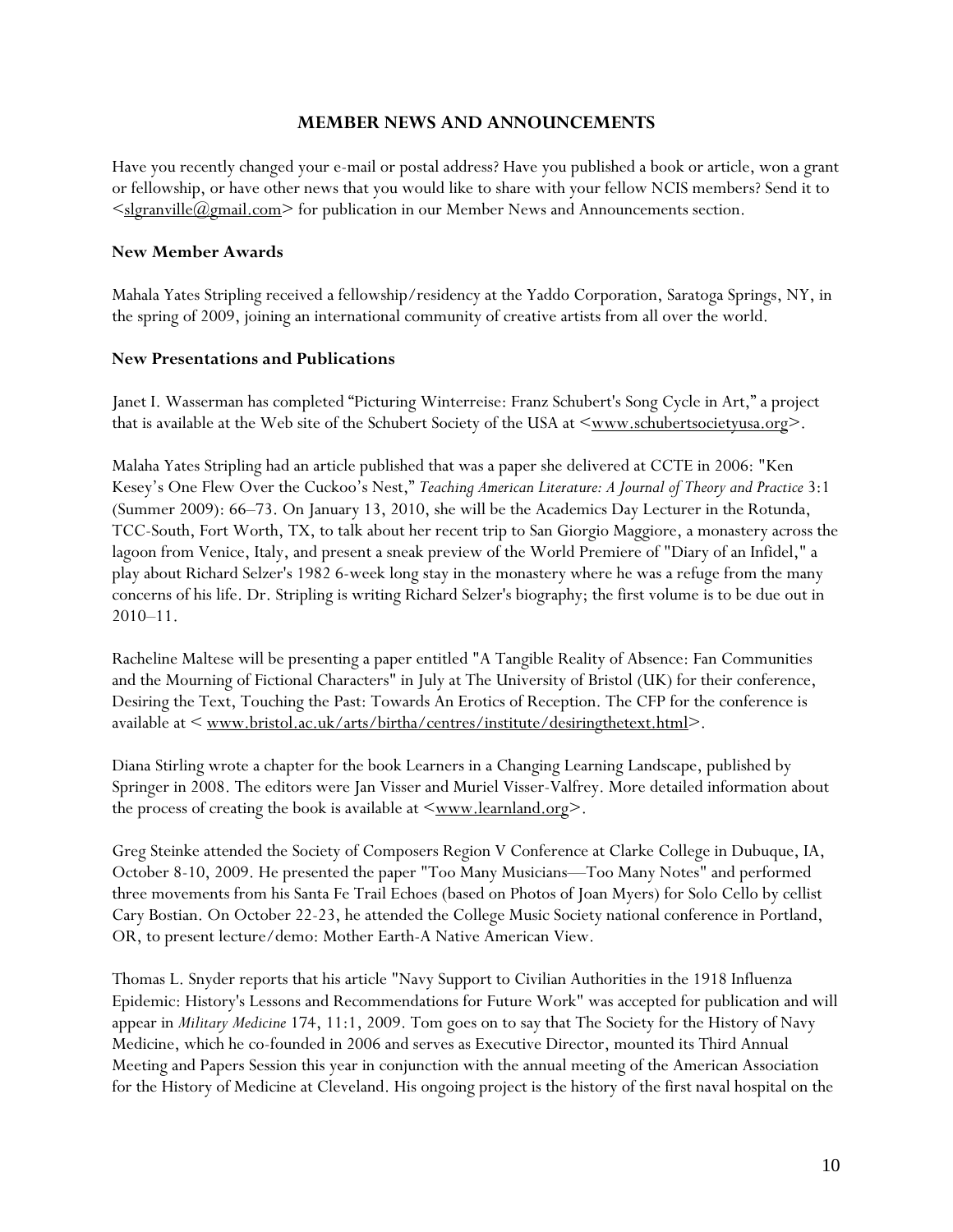West Coast at Mare Island, CA, and his current short-term project is an exploration of the evolution of the thinking of Sir William Osler on the topic of military medicine.

Shannon Granville presented the paper "*Yes, Prime Minister* and the Westland Affair: A Tale of Two Resignations" on December 11, 2009, at the Fiction and British Politics Conference at the British Academy in London, United Kingdom.

Bette W. Oliver chaired and commented on a session at the Western Society for French History annual conference, October 22–25, 2009, in Boulder, CO. She is preparing to present a paper at the upcoming annual conference of the Consortium on the Revolutionary Era, 1750-1850, February 25–27, 2010, in Charleston, SC.

## **Book Announcements**

NCIS Membership Chair, Neil Dukas, was interviewed by the *Honolulu Advertiser* on August 31, 2009, about his forthcoming book, *An Illustrated Pocket Guide to the Battle of Nuuanu, 1795* (Honolulu: Mutual Publishing, April 2010).

Harrison Solow's book *Felicity & Barbara Pym* will be available in May 2010. *Felicity & Barbara Pym* is a crossgenre (fiction and nonfiction) literary work that has its roots in Solow's own search as an undergraduate for "a magnificently unified microcosm" of the world. Felicity is the silent fictional student with a "happy disregard" for centuries of interrelated scholarship intrinsic to a liberal arts education, including a disregard for the tools of study and a blithe preoccupation with the present. Barbara's work is hardly at the heart of a liberal education, but she is the antithesis to this prevailing attitude and her work has been undervalued. Appreciation is not perhaps what universities requests of students, says Solow, but this book is a work of literary appreciation via reasonable examination based on the premise that all subjects are interrelated.

Elk Plain Press is pleased to announce the publication this fall of *Rubbing Out Long Hair: The American Indian Story of the Little Big Horn in Art and Word* by Colonel Rodney G. Thomas, US Army, Retired. The book explores all known Indian art and narratives of the battle where Lieutenant Colonel George A. Custer and five companies of the Seventh U.S. Cavalry Regiment were wiped out by combined forces of Lakota and Cheyenne soldiers in 1876. *Rubbing Out Long Hair* is the first reference to publish all known Indian art of the battle of the Little Big Horn River in 1876. Twenty-six Indian artists are showcased in more than 250 images, most in full color, and coupled with narratives from both sides to tell a more complete story than ever before. Some of the art is well known, while most is not. The book is scheduled for release in February 2010. Prepublication orders are being taken at <[www.susney.com/Elk%20Plain%20Press.htm](http://www.susney.com/Elk%20Plain%20Press.htm)>.

## **In the Next Issue**

- $\bullet$  More independent bookshops for independent scholars
- Information about local and discipline-specific NCIS gatherings
- Funding announcements, calls for papers, and more!